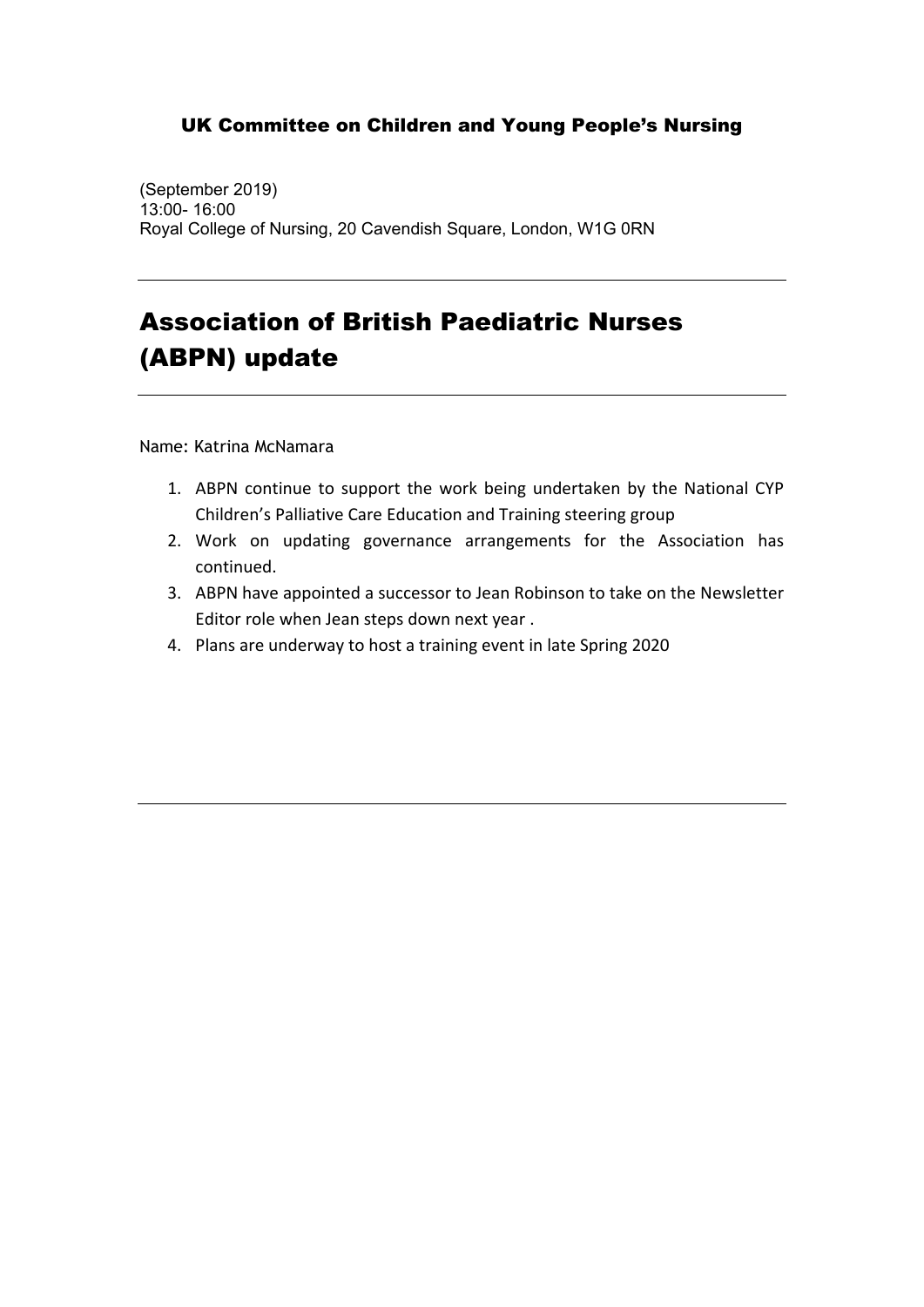24th September 2019 13:00- 16:00

Room TBC, Royal College of Nursing, 20 Cavendish Square, London, W1G 0RN

*Agenda item:* 

### Institute of Health Visiting [iHV] update

Name: Chris Gordon [Independent Public Health Nurse – Health Visiting]

**This report is taken from the iHV Times Newsletter July 2019 and iHV website:**

- **National insight into the damage done to health visiting by the public health spending cuts:** We have been told the Institute has been influential in creating this insight. Our work continues and our next step includes putting in a strong submission for the next spending review in partnership with the Local Government Association (LGA), Association of Directors of Public Health (ADPH), School and Public Health Nursing Association (SAPHNA), and other partners for public health funding to be reinstated. We hope that the RCN and CPHVA will also want to support this work, we are currently drawing up the terms of reference and then all relevant stakeholders will be invited to a round table. The iHV has also been consulting health visitors and other stakeholders on a new model of health visiting which we hope to launch in early October to support the work that PHE are doing to refresh the 456 model and the Healthy Child Programme. This iHV will be recommending 8 universal contacts and that health visitors should be given their autonomy back and properly resourced to address 15 high impact areas. This is hot off the press and still in draft form so no further details are available but we are currently setting up meetings with relevant stakeholders to discuss our vision.
- **'Advancing our health: prevention in the 2020s'**, recently published public health green paper, highlights relevance to health visiting. We advise all interested in the health visiting role read it and send in a local response illustrated with local case studies. https://www.gov.uk/government/consultations/advancing-our-health-preventionin-the-2020s/advancing-our-health-prevention-in-the-2020s-consultation-document
- **The iHV Annual PIMH Conference 2019** took place in September was sold out and a huge success. We are also currently offering one day perinatal mental health awareness training and the opportunity to commission our multi-professional PMH champion's training. The invitation to attend is extended to the **whole multi-professional team** who find they are supporting mums/dads with perinatal mental health issues - including **midwives, neonatal nurses, medical staff and early year's workers**. The awareness training is in London 16<sup>th</sup> October.
- **Other refreshed training offers** coming on stream are Healthy Eating, Healthy Weight and Domestic Violence and Abuse which will be available to commission in the next few weeks.
- **Public Health England** is currently leading a programme of work providing training in speech, language and communication to the health visiting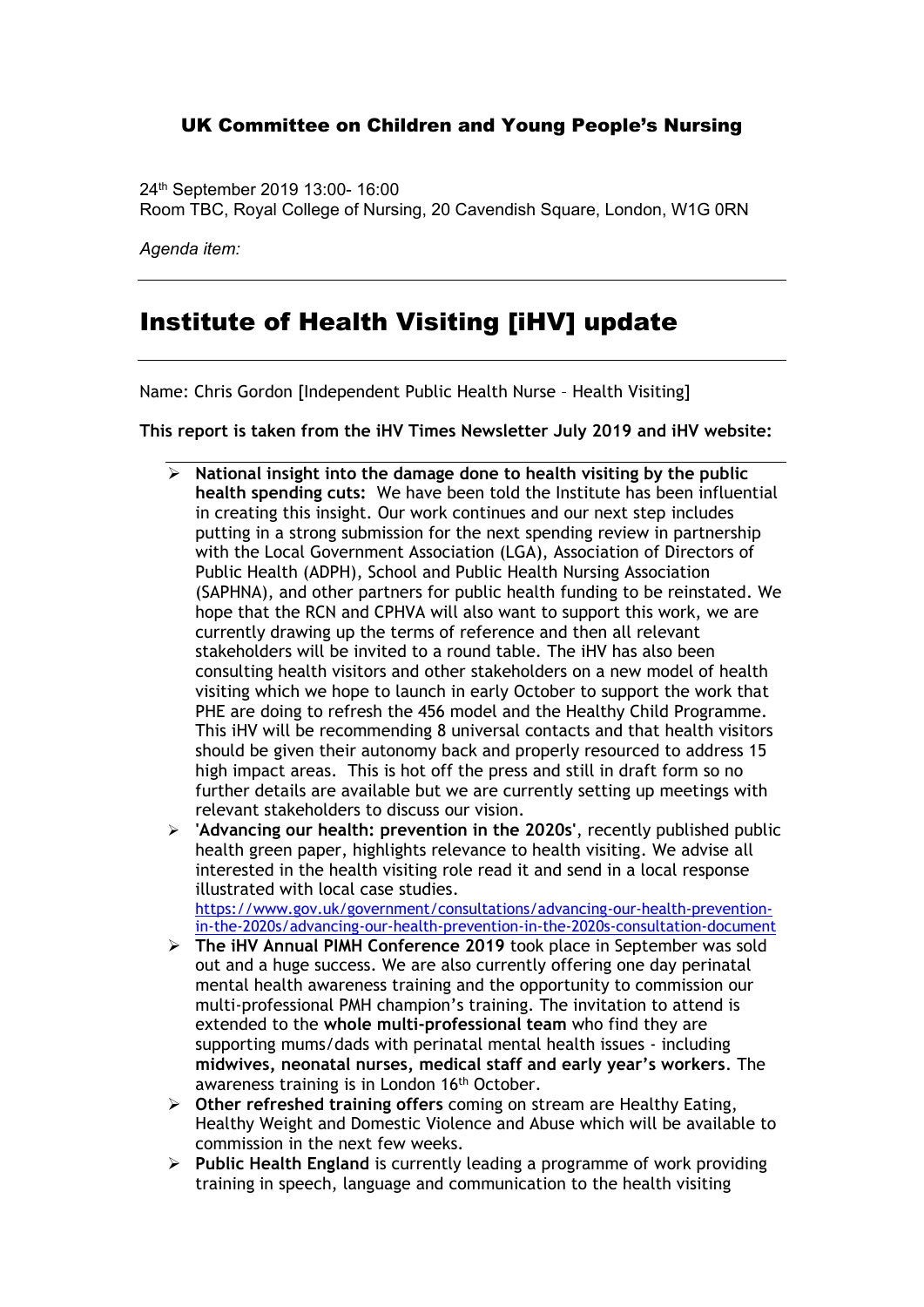workforce across England. PHE has commissioned the iHV to develop and deliver this new training programme for HVs focusing on early identification of language delay and promotion of early language development. A thousand health visitors in all will have received the training by the end of the year and their colleagues will receive it by secondary cascade or the training by those trained.

- **Survey on Professional views of swaddling** A researcher at Durham University is researching views about the swaddling of infants. The aim of this survey is to provide an overview of health care professionals' understandings and opinions of swaddling. The survey is conducted as part of a PhD project at the Durham University Infancy & Sleep Centre in collaboration with the Unicef Baby Friendly Initiative. This survey is anonymous and should take no longer than 5-10 minutes to complete. https://durham.onlinesurveys.ac.uk/swaddling
- **The Inspire Improvement Fellowship 2020** is open for applications. FoNS (Centre for Nursing Innovation)is looking for enthusiastic nurses, health visitors or midwives leading nursing and/or care teams at the frontline of clinical care, who have a desire to create more person-centred, safe, caring and effective workplace cultures for patients/residents and staff. The Inspire Improvement Fellowship is a development programme for frontline clinical nurse leaders. It is a funded programme supported by the Burdett Trust for Nursing. They welcome applications from people from diverse backgrounds in any health or social care setting (Closes 4th Nov). https://www.fons.org/programmes/inspire-improvement
- **New HEE Population Health Fellowship programme** 17th September 2019. As part of the Population Health and Prevention programme, Health Education England (HEE) has launched a this new programme for health care workers in the NHS. There are 14 fellowships available for all NHS clinical staff (AFC Band 6 and above/Post Foundation Training) including doctors, nurses, allied health professionals, dentists, healthcare scientists, pharmacists and others, to develop skills in population health. The deadline for applications is midnight Friday 4 October 2019. https://www.hee.nhs.uk/our-work/population-health/population-health-fellowship
- **New e-learning programme on caring for people bereaved through pregnancy loss and baby death** 18th September 2019. iHV is proud to be a partner collaborating on this important national work – National Bereavement Care Pathway: Supporting Parents for Pregnancy and Neonatal Loss. Please share their existence with everyone you work with in your GP practices, Children's Centres and communities. https://www.elfh.org.uk/programmes/national-bereavement-care-pathway/
- **Consensus Statement: Supporting professionals to have healthier weight conversations** - 11th September 2019. iHV is delighted to be a supporting partner in the PHE Consensus Statement: Supporting professionals to have healthier weight conversations.
- **Finally - Councils are calling for CPD budgets to extend to all health visitors-12th September 2019**. New government funding of £210 million for NHS nurses was agreed in the recent spending review to improve their CPD opportunities. The iHV is now lobbying for this money to be extended to all community nurses regardless of whether they are employed by the NHS or another employer as all are NMC registrants needing to undertake CPD to revalidate. This is something this group could provide a collective voice on.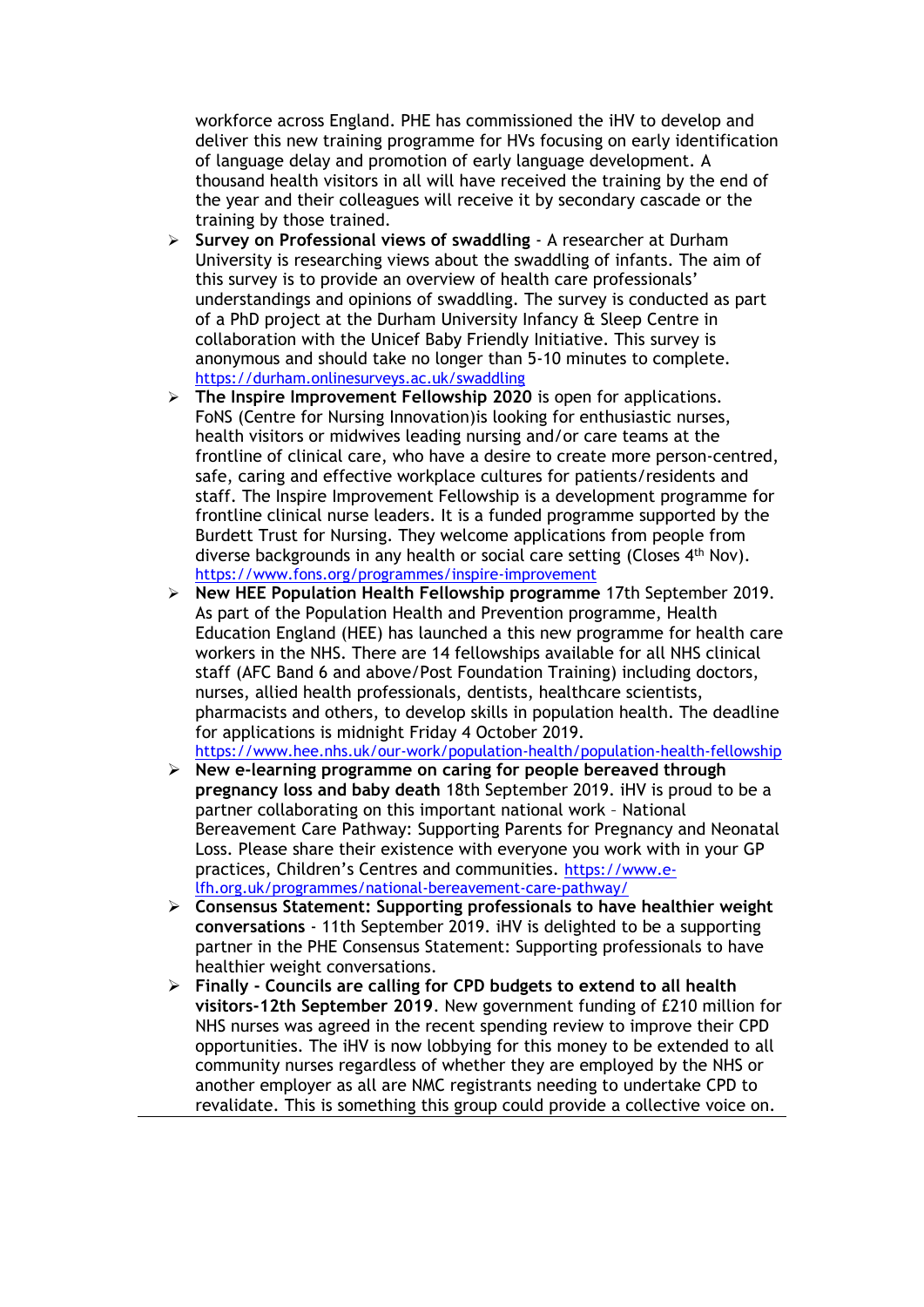25-9-19 13:00- 16:00 Royal College of Nursing, 20 Cavendish Square, London, W1G 0RN

## School and Public Health Nurses Association (SAPHNA)-update

Name: Sharon White OBE

- 1. Annual conference held June Manchester Met Uni. Excellent event, oversubscribed, very positively evaluated. Main emerging educational needs: Emotional health and well-being of children and young people; Advances in the use of technological approaches in school and public health nursing; the Changing face if safeguarding children-violence and knife-crime, county lines etc.
- 2. Intense lobbying re Spending review as part of a number of coalitions including very positive partnership working with ADPH and LGA
- 3. Key member of Brexit 'Do no harm' campaign FPH
- 4. Key member CRUK Campaigning for public health funds
- 5. Member of Paediatric Continence Forum and co-production of revised Paediatric continence commissioning guidance http://www.paediatriccontinenceforum.org/wpcontent/uploads/2015/09/Paediatric-Continence-Commissioning-Guide-2014-PCF.pdf
- 6. Member of Medical conditions in school's alliance working with OFSTED/CQC/DfE to improve statutory provision http://medicalconditionsatschool.org.uk/
- 7. Co-Chair of School Nurses International, conference held Stockholm July 2019, representation from over 30 countries re school nursing https://schoolnursesinternational.com/
- 8. Presentations at numerous events/conferences including QNI/PHE
- 9. Ongoing work with PHE as part of Professional organisations work stream; review of Healthy Child Programme
- 10. NHSE additional commission for SAPHNA leadership training
- 11. Member of Period Poverty stakeholder group commences Sept 2019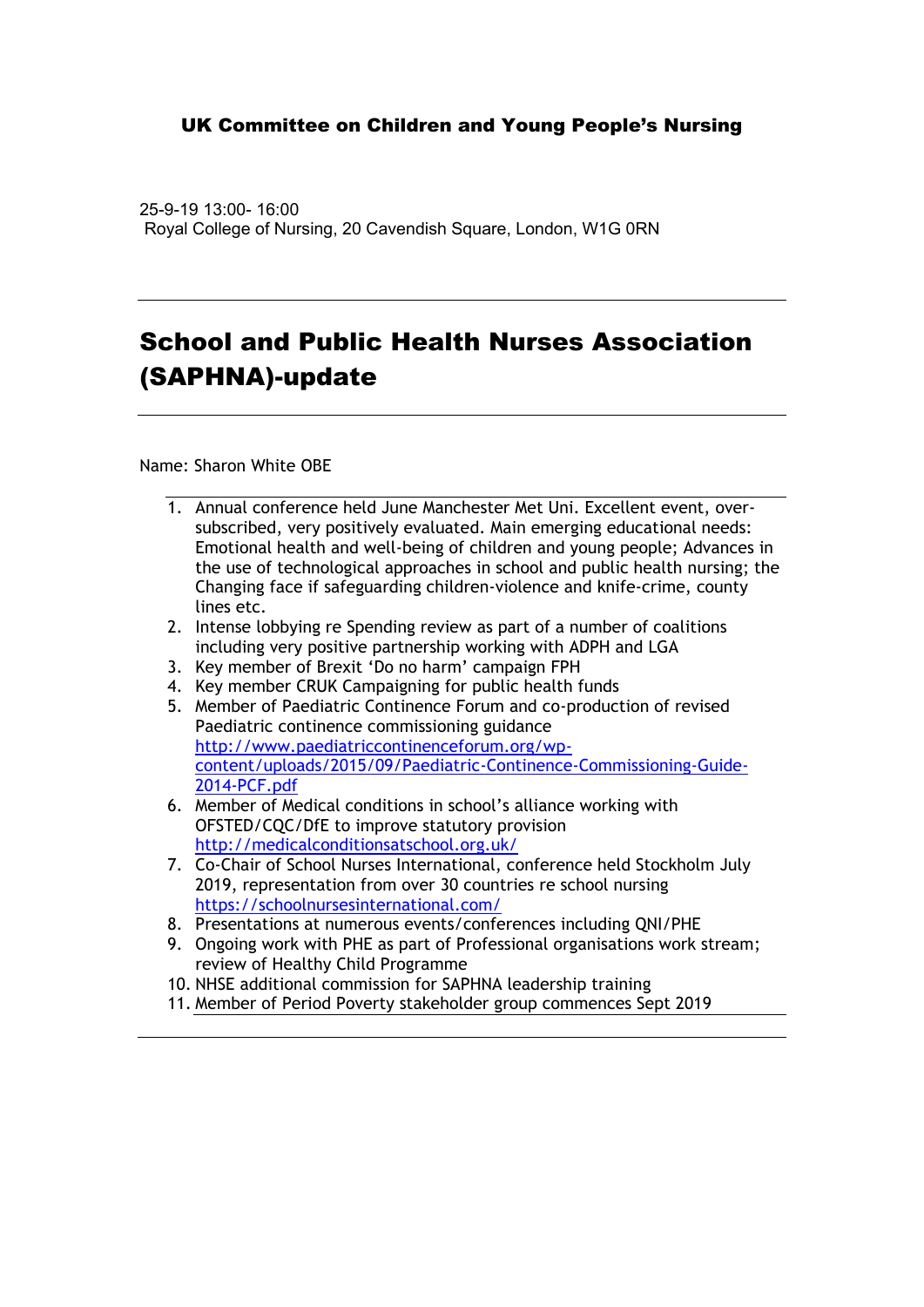September 2019 13:00- 16:00 Room, Royal College of Nursing, 20 Cavendish Square, London, W1G 0RN

*Agenda item:*

### [NHS England and Improvement] update

Name: Angela Horsley, Head of Children, Young People and Transition.

Improving Healthcare Collaborative 150 day collaborative. Cohort 1 commenced May 22nd 2019 32 Trusts participating from Children's and Adult services and both physical and mental health. All taking forward a project using QI methodology. Celebratory event will take place on October 10<sup>th</sup> 2019.

Cohort 2 commences September 24th, 2019. 25 Trusts participating.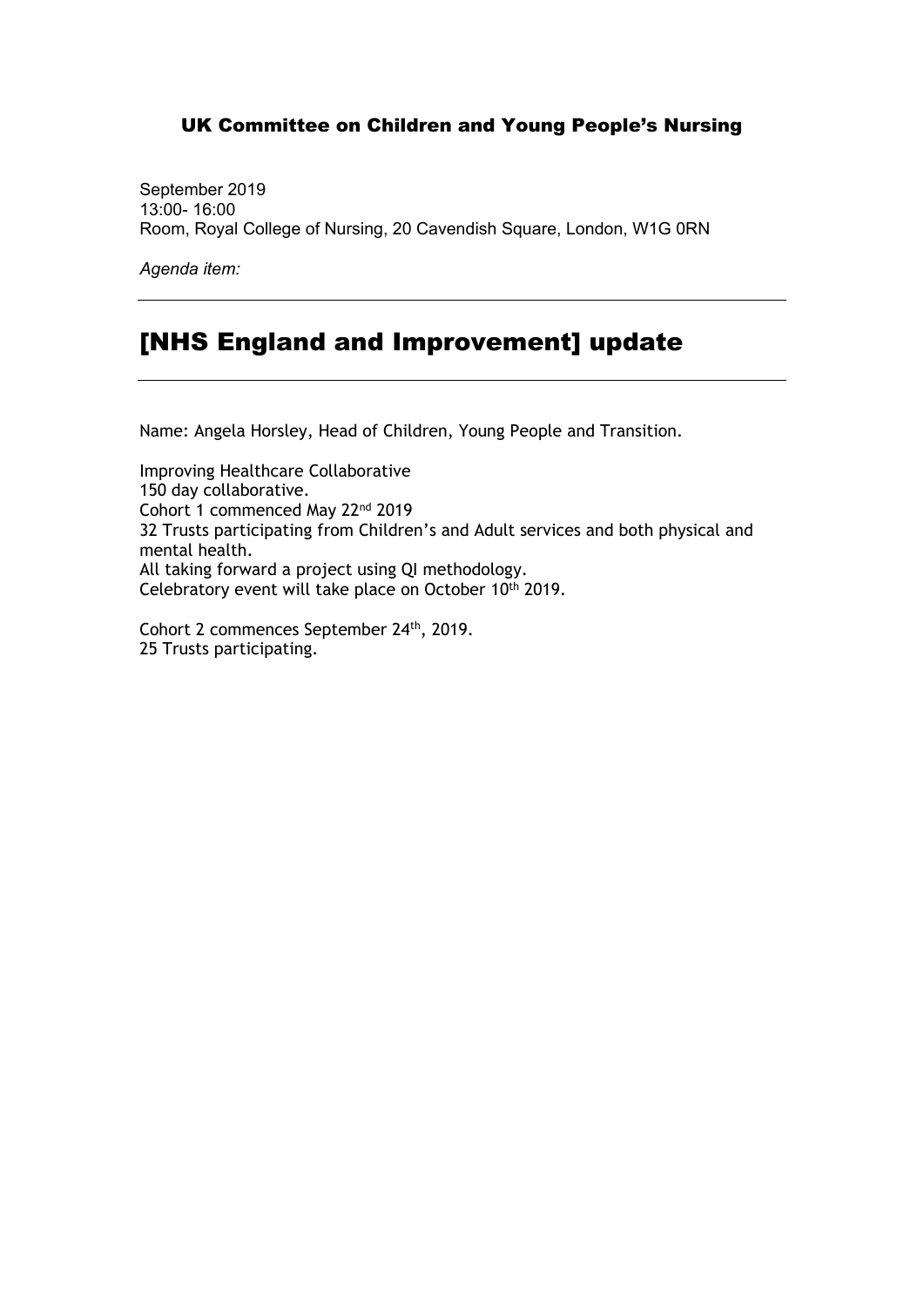24th September 2019 13:00- 16:00 Room TBC, Royal College of Nursing, 20 Cavendish Square, London, W1G 0RN

*Agenda item:* 

# United Kingdom Standing Conference on Specialist Community Public Health Nurse Education [UKSC] - update

Name: Chris Gordon [Independent Public Health Nurse – Health Visiting]

Report has been taken from UKSC minutes June 2014. Some organisations represented at the meeting also attend UKCCYPN meetings, so I have only included speakers not represented here.

#### **The Queen's Nursing Institute was represented by [QNI] Crystal Oldman**

Nursing priorities – recruitment and retention, the future of nurse education and what this will look like. There is little funding for CPD so what does this mean for specialist professional qualifications? Although leadership at all levels is a national priority. She advised we need to defend our profession at every opportunity.

NHS Long term plan mean sees 20,000 more staff to help GP practices. More pharmacists, physios, paramedics, physician associates and social prescribing link workers are now being employed. Leaving more time for GP's to spend with patients who need them most as well ensuring patients have access to a wide range of services at their local practice. What does this mean to SCPHN?

Changes to ways of working – improving access to primary car; patient access to full digital records; single electronic record; Web and video consultations of 2021; Social prescribing; Group consultations; Self-management apps; Community assets.

There is a greater role planned for primary care and community, with emphasis on prevention at local level. More professionals employed within primary care to avoid unplanned hospital admissions. Long term conditions management with more specialist consultants working in the community/primary care. Also fewer outpatient appointments with more investigations at cluster/PCN levels.

Developing General Practice Nursing 10-point plan. The Association of academic general practice AAGPNE nurse education - QNI are supporting this development.

Innovations – nurse led projects. 2018 QNI supported 10 nurse led homeless health projects - Frailty project.